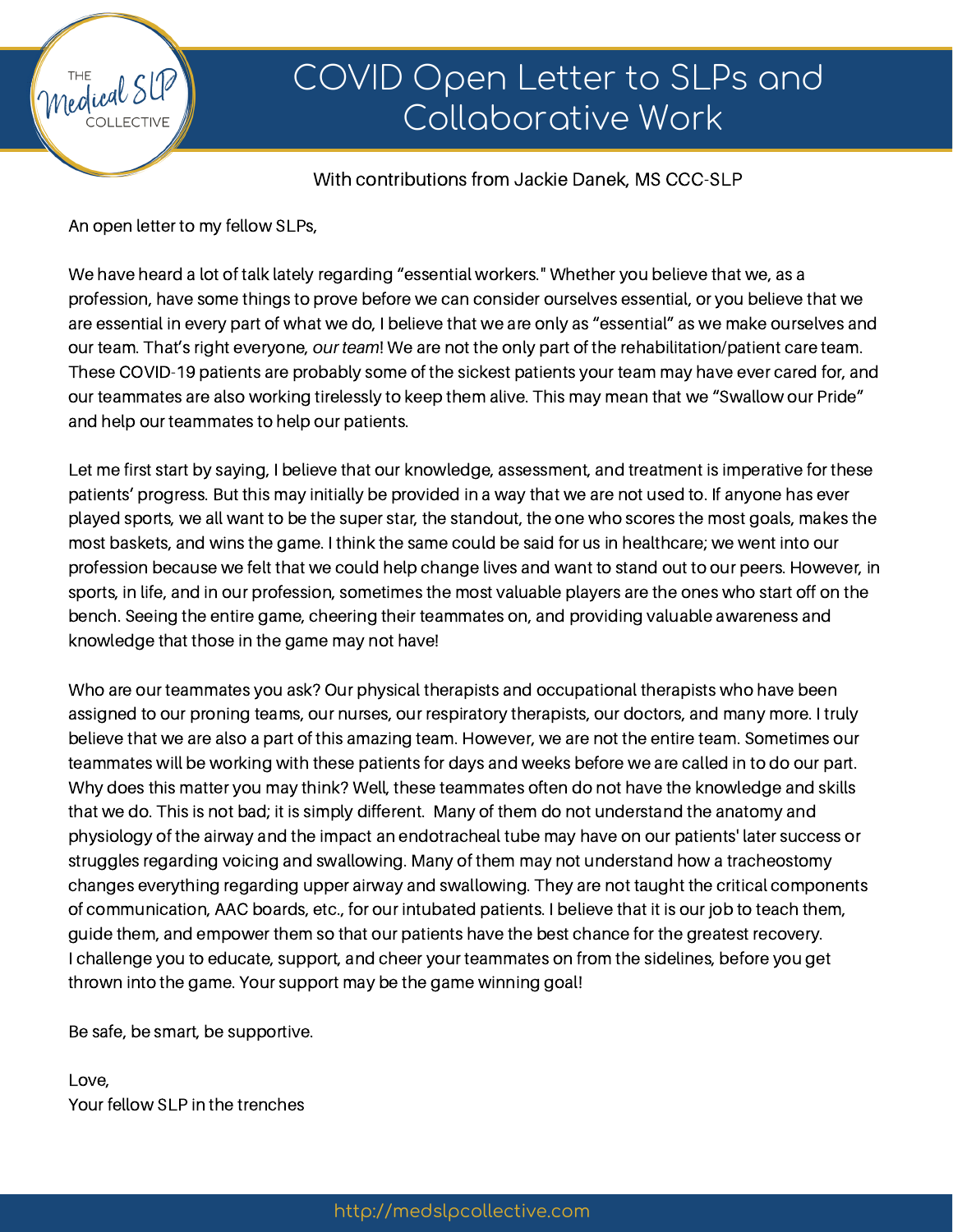

# COVID Open Letter to SLPs and Collaborative Work

## **Suggestions for how you can support your team**

### **Physical and Occupational Therapy:**

Consider showing them videos and diagrams. Discuss the anatomy/physiology of the airway with intubation and with tracheostomy placement. Express your concerns regarding the fragility of the vocal cords with the endotracheal tube in place and encourage them to be mindful of this when turning/proning the patients. Encourage them to utilize AAC boards, when appropriate, or at least formulate a universal yes/no sign (thumbs up/down, eye blinks, etc.). Educate them regarding the importance of avoiding frequent head nods for yes/no, as this may potentially be damaging to the vocal cords.

#### **Great Resources for Education:**

[https://www.passy-muir.com](https://www.passy-muir.com/)

[https://www.medbridgeeducation.com](https://www.medbridgeeducation.com/)

<https://www.educationresourcesinc.com/>

[https://www.bluetreepublishing.com](https://www.bluetreepublishing.com/) (these apps and posters are great to have in general) <https://www.asha.org/eweb/OLSDynamicPage.aspx?webcode=olsASHALearningPass>

### **Nursing:**

Say thank you! Bring them a thank you bag! Consider the ["Chocolate](https://www.facebook.com/groups/medslpcollective/permalink/1678609435637919/) Swallow Screen" that was posted in The Collective. Let them know you appreciate what they do and encourage them to reach out to you with questions or concerns. Educate them for implementation of a swallow screen. Consider the Yale Swallow Protocol and encourage them to seek a formal swallowing evaluation when necessary (Suiter et al., 2008; Garon et al., 1995; Warner et al., 2014).

Also consider oral care/hygiene education. If you do not have an oral care protocol in your facility, consider printing out the oral care handout from The MedSLP [Collective](https://medslpcollective.com/oral-hygiene-toothbrushings-role-in-the-prevention-of-pneumonia-in-people-with-dysphagia/) and grabbing a bunch of toothbrushes, toothpaste, etc., from the utility room and make a basket (added chocolate and other goodies are always a plus). This could also be area you could help. If cleared by your administration, you could possibly lead an oral hygiene team (Ashford et al., 2008; Ashford, 2012; Bartlett, 1975)!!

Remember, some of these nurses have never worked with a ventilated patient before. These are not always our typical ICU nurses. Help them, guide them, make sure they know how to get in touch with you if they have any questions or concerns.

### Great Resources:

<https://www.sasspllc.com/wp-content/uploads/2014/12/Yale-Swallow-Protocol.pdf> The MedSLP Collective for AAC recommendations, oral care program instructions/handouts, and information regarding the Yale Swallow Protocol.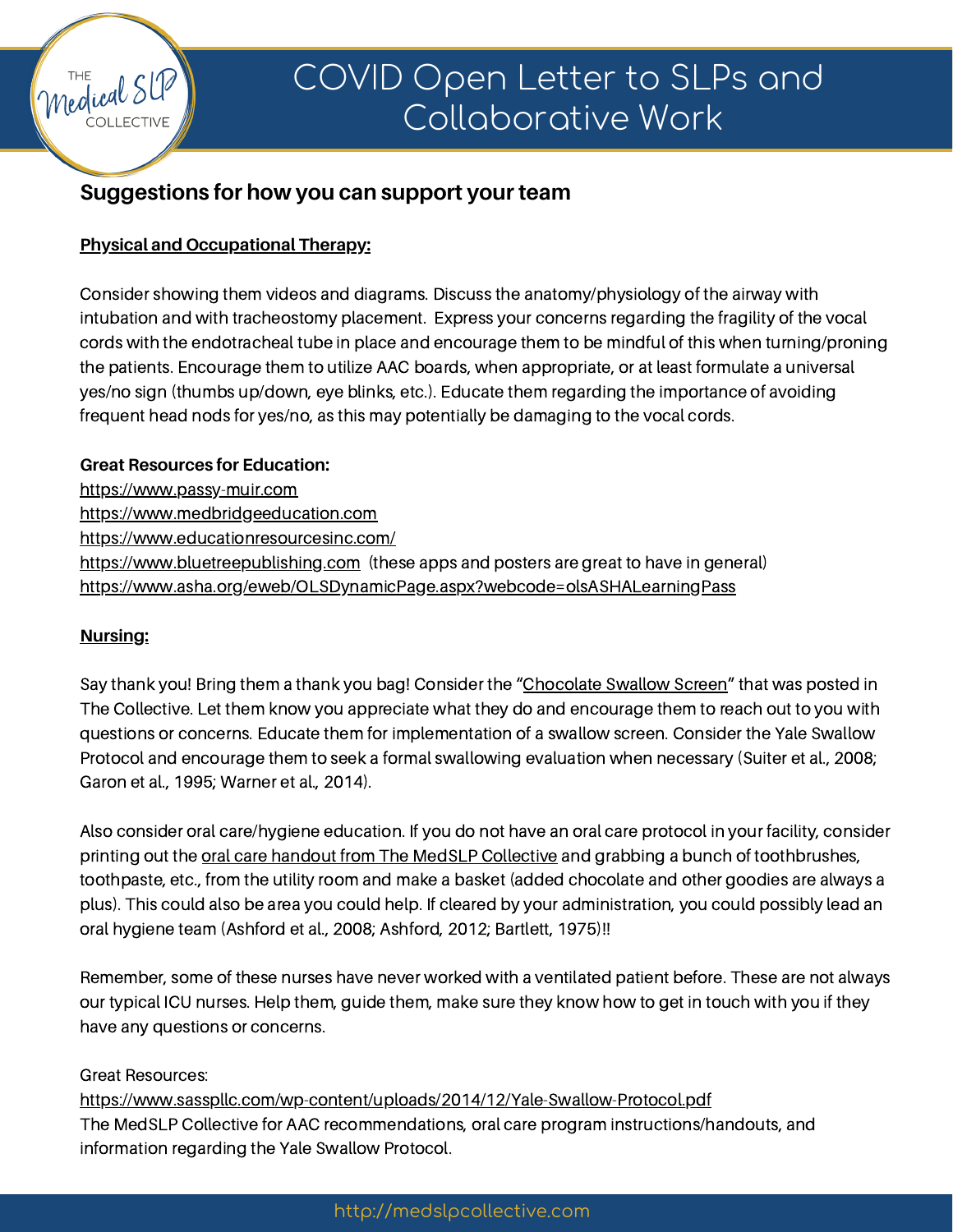

# COVID Open Letter to SLPs and Collaborative Work

### **Doctors:**

Be available for questions, say thank you, educate them when appropriate. Also, be aware that these doctors are human, they are exhausted, they are not always thinking clearly. Be patient and take this as an opportunity to teach them something they may not know, and ultimately advocate for our patients. Make handouts regarding the three pillars of aspiration pneumonia, this may help them understand your rationale for certain diet recommendations when we do not always have access to instrumental assessment. Consider including information regarding the potential negative impact of thickened liquids, and the importance of not just putting every patient on an arbitrary puree/honey thick liquids diet after extubation (Robbins et al., 2008; Logemann et al., 2008).

#### **Your Fellow SLPs:**

Check in on them. Ask them if they are ok. Ask questions and find out how they are treating and rehabilitating COVID-19 patients. Spread knowledge and kindness. If you know of an SLP who may not typically care for such complex respiratory patients, reach out to them, and offer support and education to them. Lead them to resources, such as The MedSLP Collective, the Facebook group MedSLP Newbies, Medbridge courses, and Passy Muir webinars, and tell them about the ASHALearning Pass (free to ASHA and NSSLHA members for the next few months). Encourage them to stay up to date with state regulations and Centers for Disease Control (CDC) regulations so they can best advocate for themselves and their patients. If applicable share all the same research listed above regarding best practice for oral hygiene, thickened liquids, and swallow screens (Robbins et al., 2008; Logemann et al., 2008; Suiter & Leder,., 2008; Garon et al.,1995; Warner et al., 2014; Ashford & Skelly, 2008; Ashford, 2012; Bartlett & Gorbah, 1975; Suiter et al., 2008; Garon et al., 1995; Warner et al., 2014).

Don't forget to advocate for your own patients as well. Many of these patients are experiencing prolonged intubation; upwards of approximately 16 days. It is known that patients with prolonged orotracheal intubation are at higher risk of aspiration following extubation (Barquist et al., 2001). Also Ajemian and colleagues (2001) determined that, following extubation, 56% of patients were found to aspirate on a completed FEES, and 25% of the patients were silent aspirators. The average time of intubation was 8 days for aspirators and 7.7 days for non-aspirators. Seventy percent (70%) of the patients aspirated thin liquids and 30% aspirated pureed foods. HOWEVER: 63% of the patients who aspirated showed improvement in swallow function and were tolerating an oral diet at the time of discharge.

Stay educated, stay positive, and support your teammates!